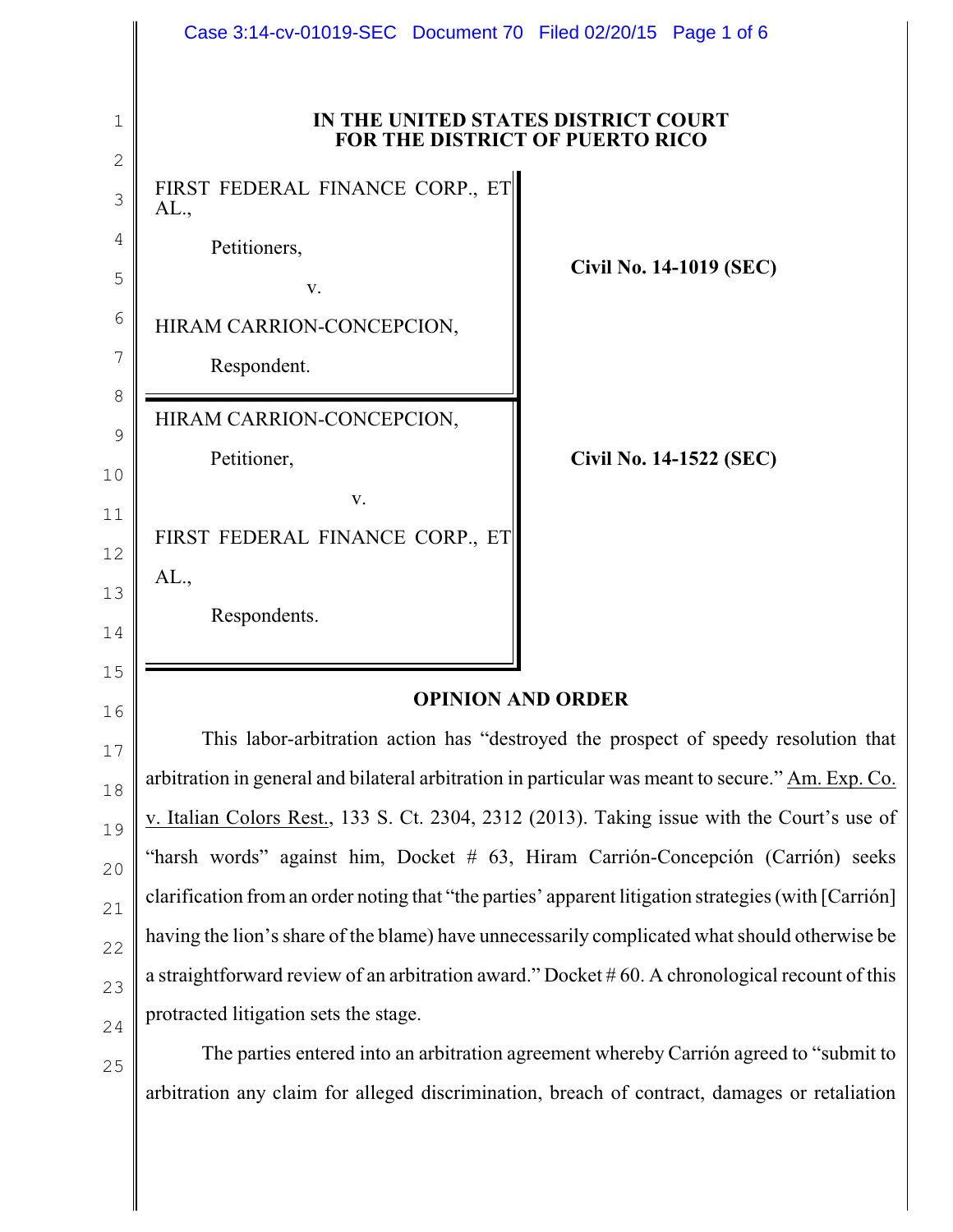related with the termination" of his employment." Carrión-Concepcion v. First Fed. Fin. Corp. No. 10-1617, 2011 WL 5059192, at \*2 (D.P.R. Aug. 3, 2011). As it happened, Carrión was fired and allegedly sexually harassed. But, instead of submitting that matter to arbitration (as he had agreed to), Carrión decided to file a federal-question action on July, 6, 2010, claiming a litany of labor violations. See generally No. 10-1617 (FAB), at Docket # 1. For some unknown and unfortunate reason, it took the employer almost a year to move to compel arbitration. Id. at Docket # 32. And although Carrión opposed that request, Judge Besosa agreed with the magistrate judge's recommendation that the matter should be referred to arbitration, id. at Docket # 67, and in October 2011, he entered judgment dismissing the case without prejudice. Id. at Docket # 68. Carrión never appealed that inexpugnable decision.

For the next two years, the parties litigated their labor dispute before an arbitrator, and as particularly relevant here, they agreed "that the issue" of attorneys' fees "will be bifurcated." Docket # 17-2. On December 11, 2013, the arbitrator rendered an "interim award," ruling, among other things, that Carrión had been sexually harassed. Docket # 1-9, p. 1. A second action, requesting the revocation of the arbitration award under the Federal Arbitration Act (FAA), 9 U.S.C. § 10(a), was thereupon filed in this court—this time by the employer. Docket # 1.

Carrión then decided to move to dismiss under both Federal Rule of Civil Procedure  $12(b)(1)$  and  $12(b)(6)$ . Docket #16. In a nutshell, he argued that because the arbitrator's interim award had left unresolved the issue of attorneys' fees and costs, and because he had moved to "correct" the award to reflect the doubling of damages under Puerto Rico law, this court lacked subject-matter jurisdiction to consider the employer's motion to vacate. Id. at 3-8. The Court found that argument to be "way off the mark," Docket # 43, and this is the first "harsh word" that Carrión complains about, Docket  $# 63$ , p. 6. But that argument fell—and still falls—miles short, because the "Interim Award plainly disposed of all the substantive claims raised by the respondent in his demand for arbitration." Docket # 43, p. 1. Undeterred, Carrión moved for

1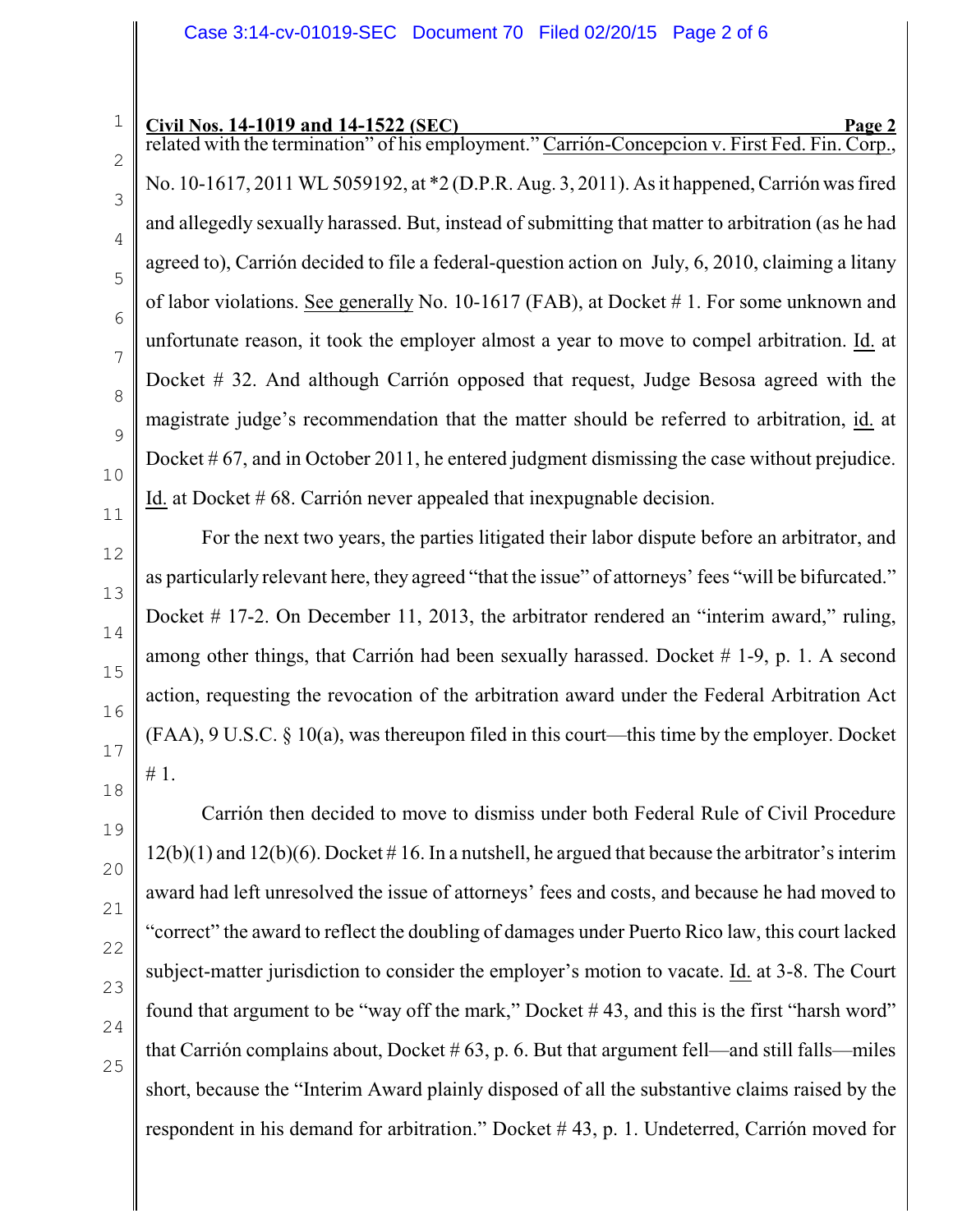2 3 reconsideration, rehashing all his previous arguments. Docket # 48. And in a desperate attempt to distinguish on-point, controlling precedent, Carrión informed that the parties had never agreed "to bifurcate" the arbitration "in any way at all." Id. at 14-15. That is false, of course, because the parties and the arbitrator explicitly agreed "that the issue" of attorneys' fees "will be bifurcated." Docket # 17-2. "Clearly, then, both the parties and the arbitrator agreed to bifurcate the arbitral proceeding and understood the determination of liability to be a final award." Providence Journal Co. v. Providence Newspaper Guild, 271 F.3d 16, 20 (1st Cir. 2001). That Carrión moved to "modify" the award, moreover, does not change the outcome. Cf. Fradella v. Petricca, 183 F.3d 17, 20 (1st Cir. 1999) (rejecting argument "that an application to modify or clarify an arbitral award tolls the FAA § 12 limitations period") (footnote omitted); accord Olson v. Wexford Clearing Servs. Corp., 397 F.3d 488, 490 (7th Cir. 2005) (Wood, J.). So the Court permissibly called that argument "way off the mark," because it was explicitly foreclosed by binding caselaw, which was conspicuously absent from Carrión's motion to dismiss.

Carrión next complains about the Court's remark that his 12(b)(6) request "le[ft] much to be desired." Docket  $\# 63$  (citing Docket  $\# 40$ ). That is exactly how the Court felt, however, not least because Carrión's argument depended solely on the continuing vitality of the so-called manifest disregard of the law doctrine. But Carrión ignored that the First Circuit "and courts in this district have continued to apply the doctrine as they await a more direct ruling from the higher courts." P.R. Tel. Co. v. WorldNet Telecomm., Inc., --- F.Supp.3d ----, No. 14-1062, 2014 WL 4627100, at \*11 (D.P.R. Sept. 15, 2014); see also Universal Ins. Co. v. Warrantech Consumer Prod. Servs., Inc., 849 F. Supp. 2d 227, 237 (D.P.R. 2012) (Casellas, J.) (sidestepping "this difficult and important issue that the courts have only begun to resolve," and applying arguendo the manifest disregard of the law doctrine) (internal citation and internal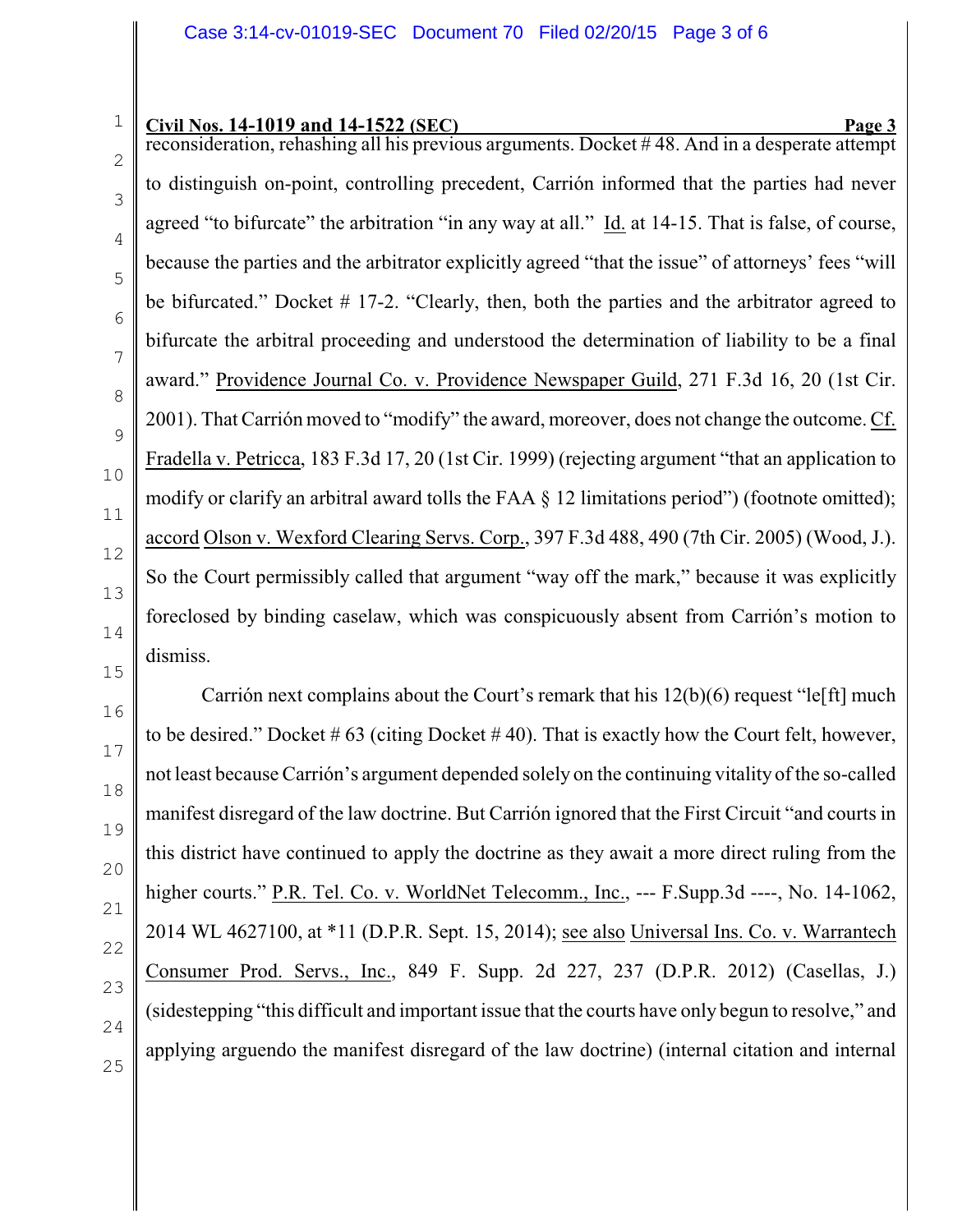quotation marks omitted). Of course, the Court would have gladly disposed of this action through Carrión's motion to dismiss; but, quite simply, it was placed in no position to do so. That brings us back to Carrión's request for the Court to "squarely state what are the set of facts demonstrating that he has," Docket  $# 63$ , p. 6, the "lion's share of the blame" for "unnecessarily complicat[ing] what should otherwise be a straightforward review of an arbitration award." Docket # 60. The Court indulges this request.

The first "set of facts" has already been recounted above. First, Carrión filed this federal action in 2010 instead of submitting the matter to arbitration, as he had agreed to, and as two judicial officers ultimately so held. Second, instead of filing a motion to modify the award in this court, he filed it before the arbitrator, thus ignoring the admonition that "[n]o statutory or judicial authority support[s] [a] contention that . . . [an] application to correct the award toll[s] the FAA § 12 limitations period." Fradella, at 183 F.3d at 21. Third, he falsely told the Court that the parties never agreed "to bifurcate" the arbitration "in any way at all." Docket  $\#48$ , pp. 14-15.

But there is more. First, the Court was forced to enter a show-cause order because Carrión's 23-page motion for reconsideration manifestly violated Local Rule 7(d), which provides that "[n]on-dispositive motions and memoranda or oppositions to those motions shall not exceed fifteen (15) pages in length." Docket # 56. Second, Carrión's show-cause response offered a two-sentence ipse dixit, devoid of any supporting authorities, arguing that his motion for reconsideration was a "dispositive motion," because it sought reconsideration from the order denying his motion to dismiss. Docket  $# 57$ , p. 3. But that is the same type of argument that prompted the Court's "harsh words" against him, and "[i]t brings to mind Justice Holmes' observation that "[l]awyers spend a great deal of their time shoveling smoke." In re Lever Dev., LLC, No. 11-44639-MSH, 2012 WL 5053441, at \*8 (Bankr. D. Mass. Oct. 18, 2012) (second alteration in original). Third, instead of requesting leave to file a motion to modify the award,

1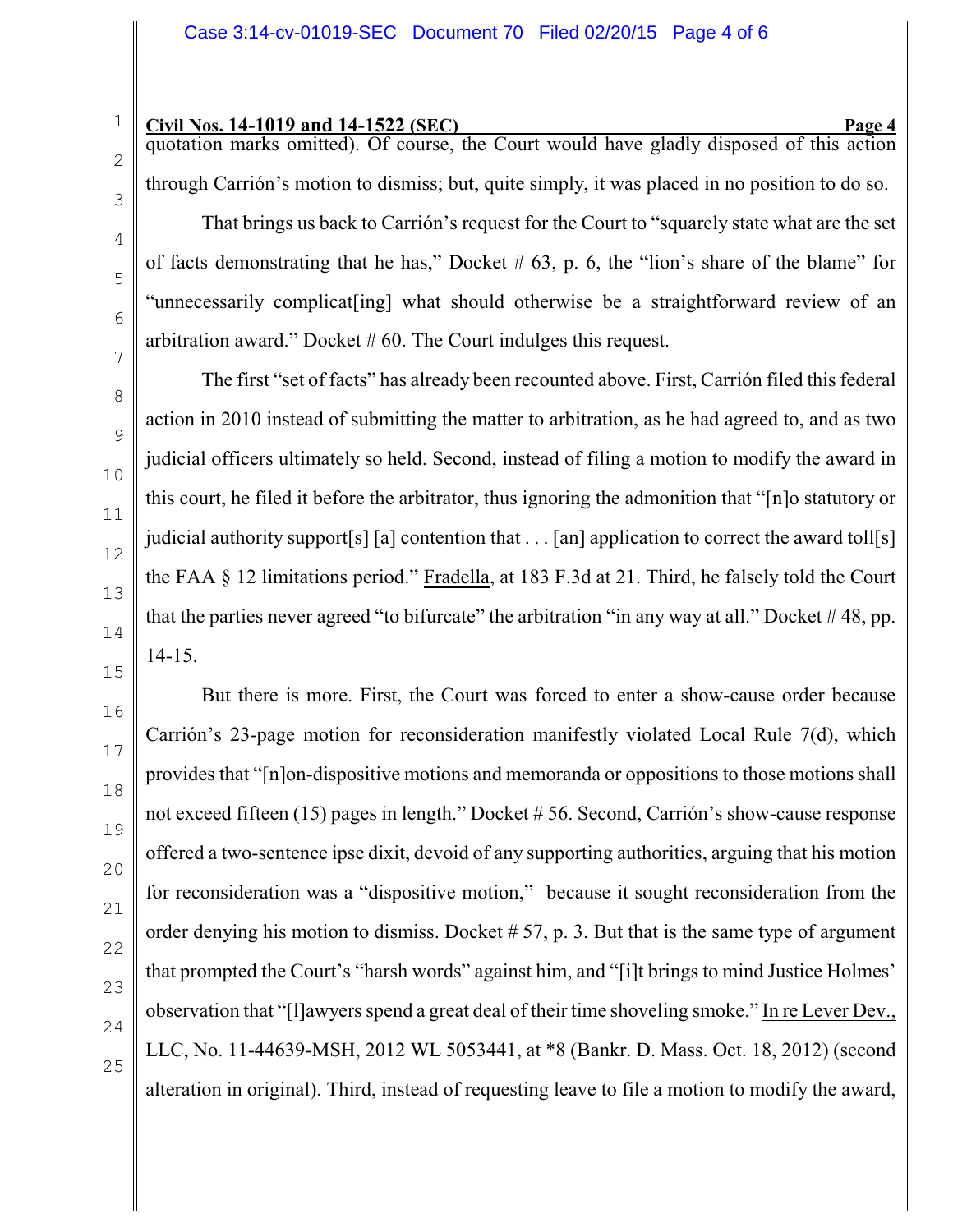Carrión filed another action in this court under 9 U.S.C. § 11 (the third action concerning this labor dispute)—No. 14-1522, which was originally assigned to Judge García-Gregory.

Carrión's filing of this third action is what ultimately prompted the Court's issuance of the order expressing its frustration with both parties' litigation strategies. (The employer has (wisely) remained silent on this front.) At any rate, and for the reasons just given, Carrión had the lion's share of the blame for the complications recounted above, which have wasted the Court's time and resources. To cinch matters, Carrión opposed the Court's "latest attempt to streamline this litigation," Docket  $# 68$ , p. 1, which sought to consolidate both actions, maintaining that neither action shared common questions of law or fact. Docket  $# 61$ , p. 2. Finding that Carrión's opposition "stretche<sup>[d]</sup> credulity . . . and c<sup>[a]</sup>m<sup>[e]</sup> perilously close to transgressing Rule 11," Docket  $\# 68$ , p. 1, the Court held that "this case is a textbook candidate" for the application of the consolidation rule." Id. at 2. Judge García-Gregory agreed with that holding, and these actions were ultimately consolidated.

Finally, Carrión's renewed request to dismiss the employer's motion to vacate the arbitration award contains a whopping 83 pages and 119 numbered paragraphs, some of which contain innumerable numbered sub-paragraphs. See generally Docket # 67. The Court struck that motion from the record pending resolution of Carrión's motions to clarify and for leave to file excess pages. Docket  $#69$ .

"Attorneys who cannot discipline themselves to write concisely are not effective advocates, and they do a disservice not only to the courts but also to their clients." Spaziano v. Singletary, 36 F.3d 1028, 1031 n. 2. (11th Cir. 1994). To that effect, Local Rule 7(g) prescribes a 25-page limit for motions to dismiss and for summary judgment. Carrión's motion for leave to exceed the page limit posits that he would be "severely prejudiced" unless permitted . . . to exceed the applicable page limitation and be allowed to file a similar number of pages as the Petitioners did in their Petition to Vacate." Docket # 66, p. 3. (Although in the labor-arbitration context, a federal court "accept[s] the facts as the arbitrator found them," Boston Med. Ctr. v.